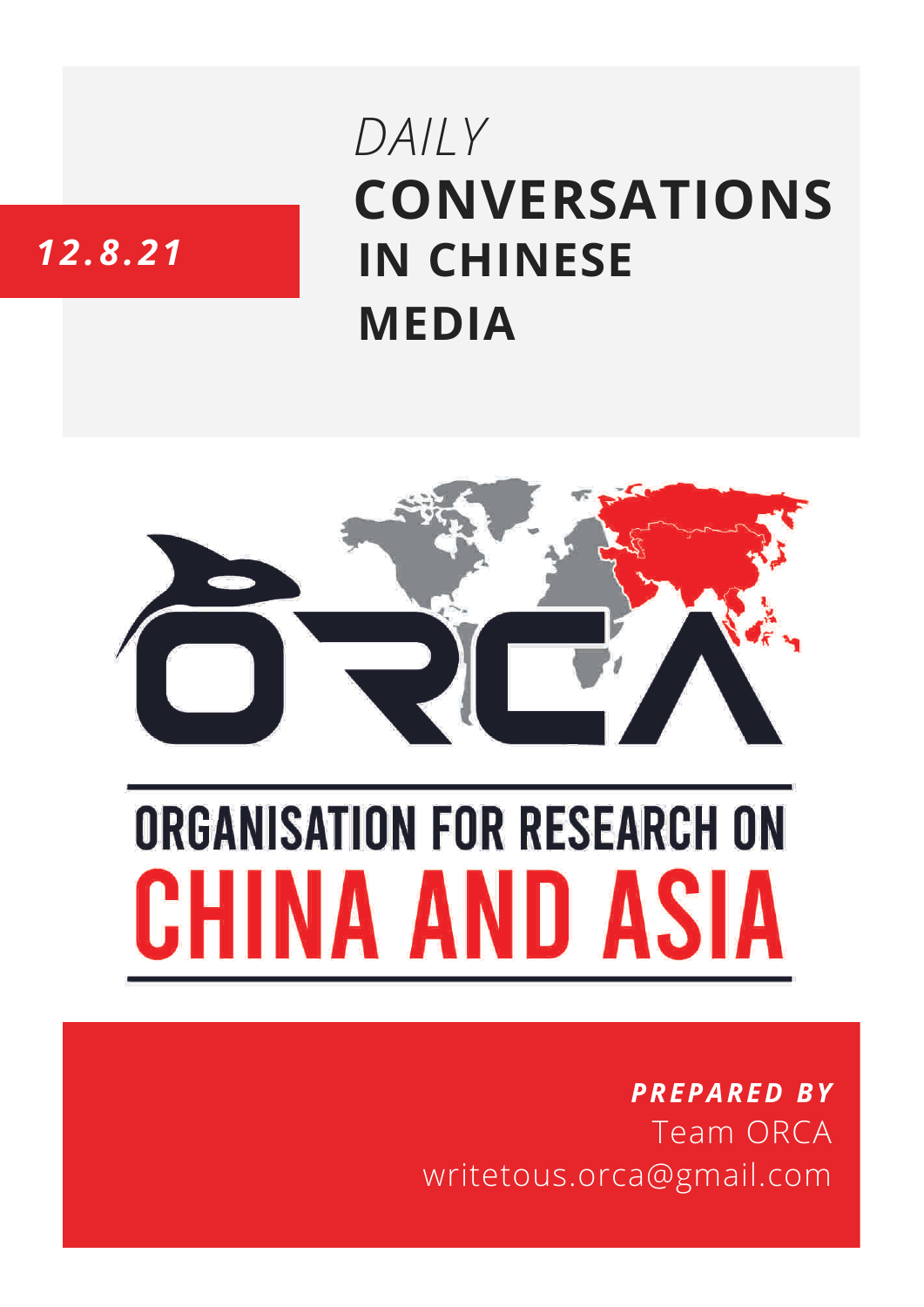#### **I. Social Media Chatter in China**

- **China's clampdown on netizens seen in new example:** A Weibo user suggested that "since Yangzhou's (the place where the Vice Premier recently visited to inspect the pandemic control and prevention measures) area and population is not that big, it should consider relaxing the strict measures and coexist with the virus, and see what happens. This experience can be used to draw upon". He was detained for 15 days for his "inappropriate remarks" by the local authorities of Fengcheng, Jiangxi.
- **Chinese troops seen training in hand-hand combat along India-China border:** Some images have been uploaded by a Weibo military observer account with the #Sino-Indian\_border. The picture shows the troops training in hand-to-hand combat and with heavy wooden sticks. Troops can also be seen operating drones and conducting drills with guns.
- **Edited video of India-China clashes uploaded on Weibo:** An edited [video](https://twitter.com/evazhengll/status/1425839347178385412) of clashes between India and China has been uploaded in twitter as well as on Weibo. The uploaders claim that there is some unseen footage in the video. Another video was uploaded by the same Weibo account in which soldiers were seen living in harsh conditions and spoke of their dedication.
- **Violence by Chinese authorities caught on camera:** A [video](https://twitter.com/645Pr0RoZT8CwA7/status/1425628406968774660?s=08) uploaded by a Chinese twitter handle on 12.8.21 shows a woman being kicked so hard by the police that she has possibly fell into coma or died. There are no further details since the speakers of the video are using a local dialect but one comment suggests that the authorities were asking for a blood pressure report from her.
- **Pakistan Foreign Minister's statements trending on Weibo:** Shah Mehmood Qureshi's comment that India's R&AW and Afghan NDS were behind the Dasu attack is widely being discussed on Weibo. Opinions are divided along the lines of Pakistan making a scapegoat out of NDS and R&AW while the second one believes Pakistan FM's version and supports retaliation, sanctions and even military strikes against India.

#### **II. News in China**

• Wang Jingyu, a 19-year-old Chinese student( says he has U.S permanent residency), is on the run for his online comments asking Chinese authorities to come out clean about the number of deaths of Chinese soldiers in the Galwan clash. It was reported by some Chinese twitter accounts and non-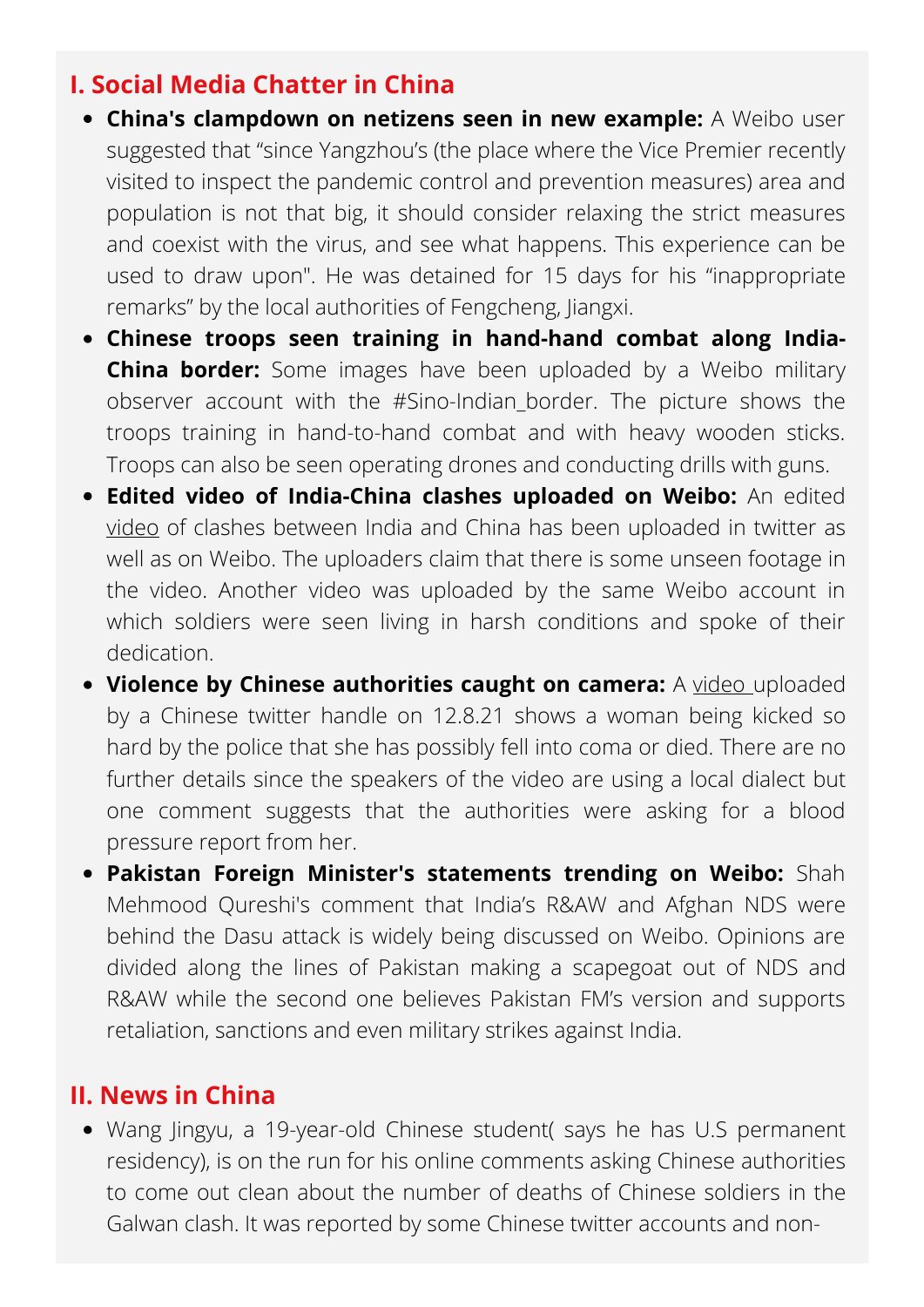mainstream media that he and his fiancée were detained in Netherlands while seeking political asylum and are currently under dentention. It is also reported that they were required to sign a document that voluntarily waived their asylum application.

- As the 20th party congress approaches, speculations are being made in nonmainstream Chinese media about possible appointments. As per our deductions, Chin Min'er who is currently the Party Secretary of Chongqing looks to be at great advantage because he is only 60 years old and is unlikely to be made a Provincial Secretary again like Wang Yang (after being Party Secretary for Chongqing for 2 years, he was made Party Secretary for Guangdong for 5 years and then made Vice Premier in 2013), instead he has more probability of assuming a more central role. There are chances that he can serve as Vice Premier of the State Council, provided that Hu Chunhua takes the position of Premier in turn (which is very probable).
- Chinese media has reported that on 10th August, Xi Jinping wrote a reply letter to foreign participants at the Global Young Leaders Dialogue (GYLD). Again, there has been no public appearance by him starting from August 1. This can be due to him being in Beidaihe.

#### **III. India Watch**

- Images of troops training in hand-hand combat along the border must be interpreted as training for a specific kind of face-off with India, where guns cannot be used and drone operating skills can help in assessing the enemy positions and terrain. This is in line with our previous assessment and report (from 2.8.21) of Chinese troops learning nunchaku skills along the border. Such skills can be used along the border and do not violate the treaty prohibiting use of firearms.
- Afghan Foreign Minister Mohammad Haneef Atmar on Monday expressed concern at Pakistani Foreign Ministers comments while Global Times has run a piece stating post Pakistan's preliminary investigations that the "truth seems to start to surface".
- With respect to increased videos/articles by official/social media in China regarding Galwan (read our previous reports to follow), many of them show a ravine which looks like the spot where the clash occurred in Galwan. Chinse soldiers are standing with their flag, seeing those pictures in articles and visuals in videos feels like there is a message being given through the visuals that "the place where clash happened is still under our control and we the victors".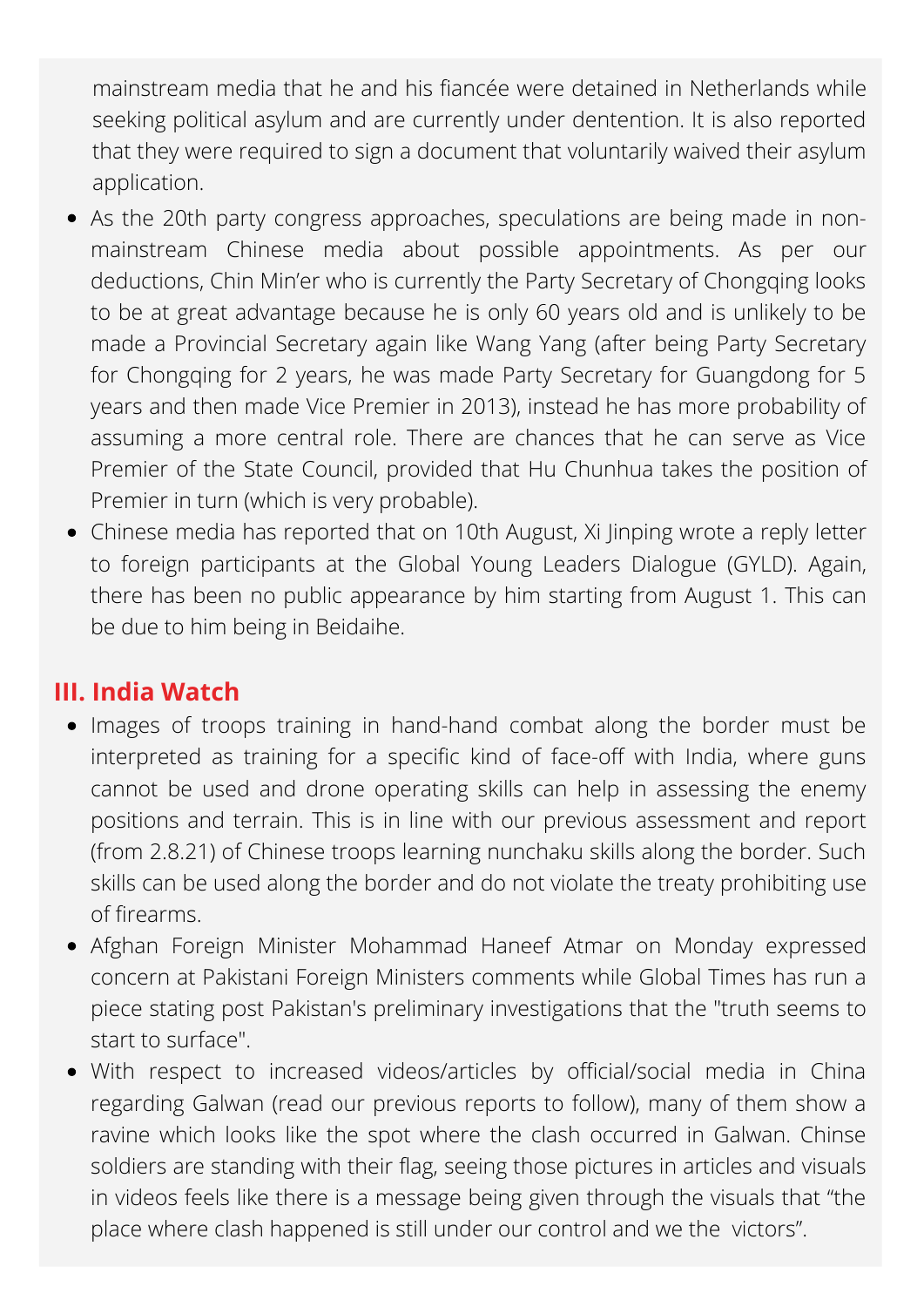It seems that the increase in the videos and articles is due to the 3 dates that come in successive months. First phase was near 15 June which is the date of Galwan clash- during which we saw articles in the Chinese media about the 1 year anniversary of Galwan. Second phase was after July 1 when focus was on the martyrs; example is Chen Hongjun who was posthumously awarded the July 1 Medal. Most of the articles and social media posts had to do more with highlighting the sacrifice of Chen Hongjun as a July 1 awardee and his devotion to service as something to learn from. The third phrase was after the PLA day. Examples include a 10-minute documentary about Wang Zhuoran was posted on Weibo by some military observer accounts.

#### **Image 1-6: Chinese troops seen training in hand-hand combat along India-China border**



**Image 1**



**Image 2**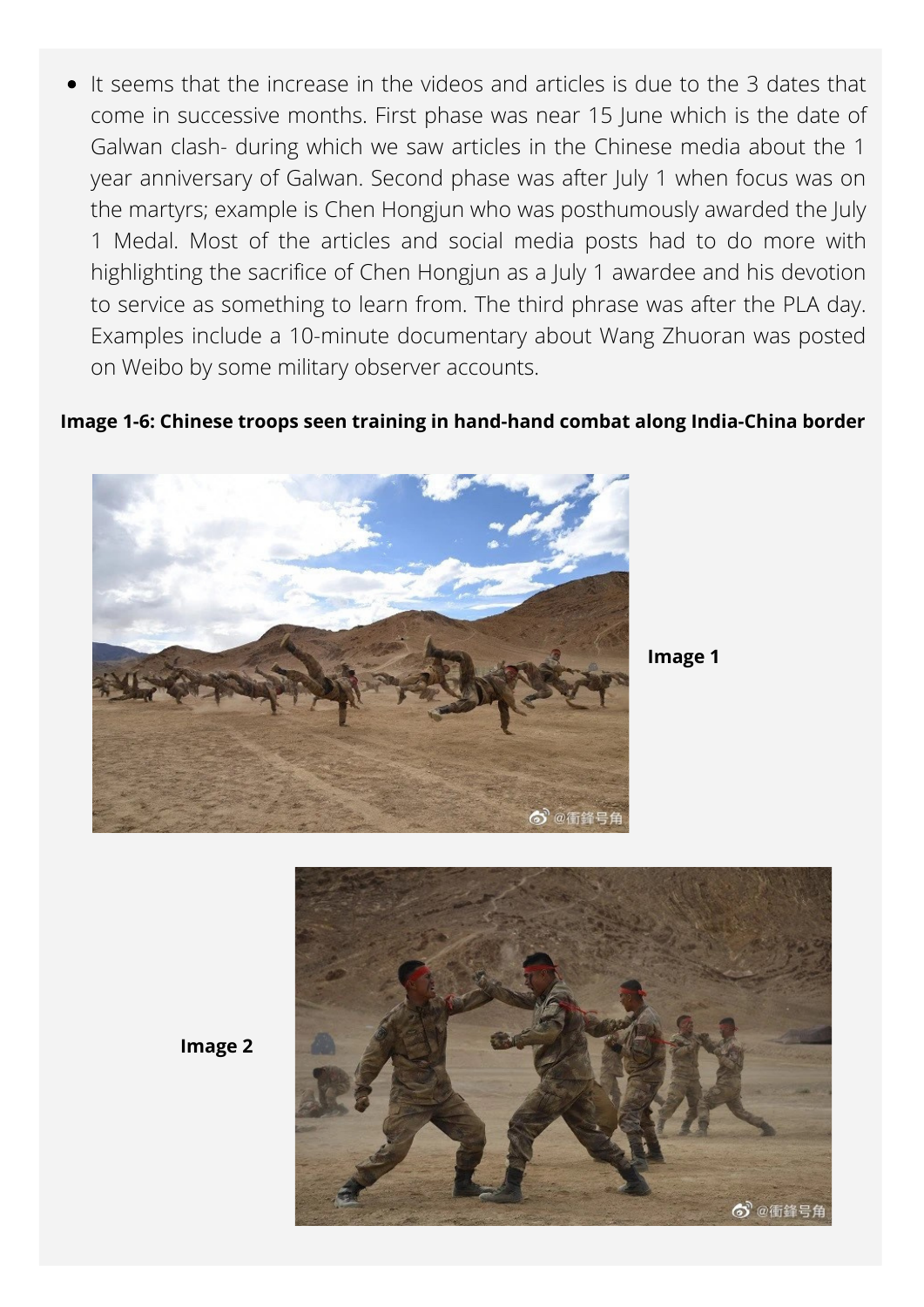

**Image 3**



**Image 4**



**Image 5**